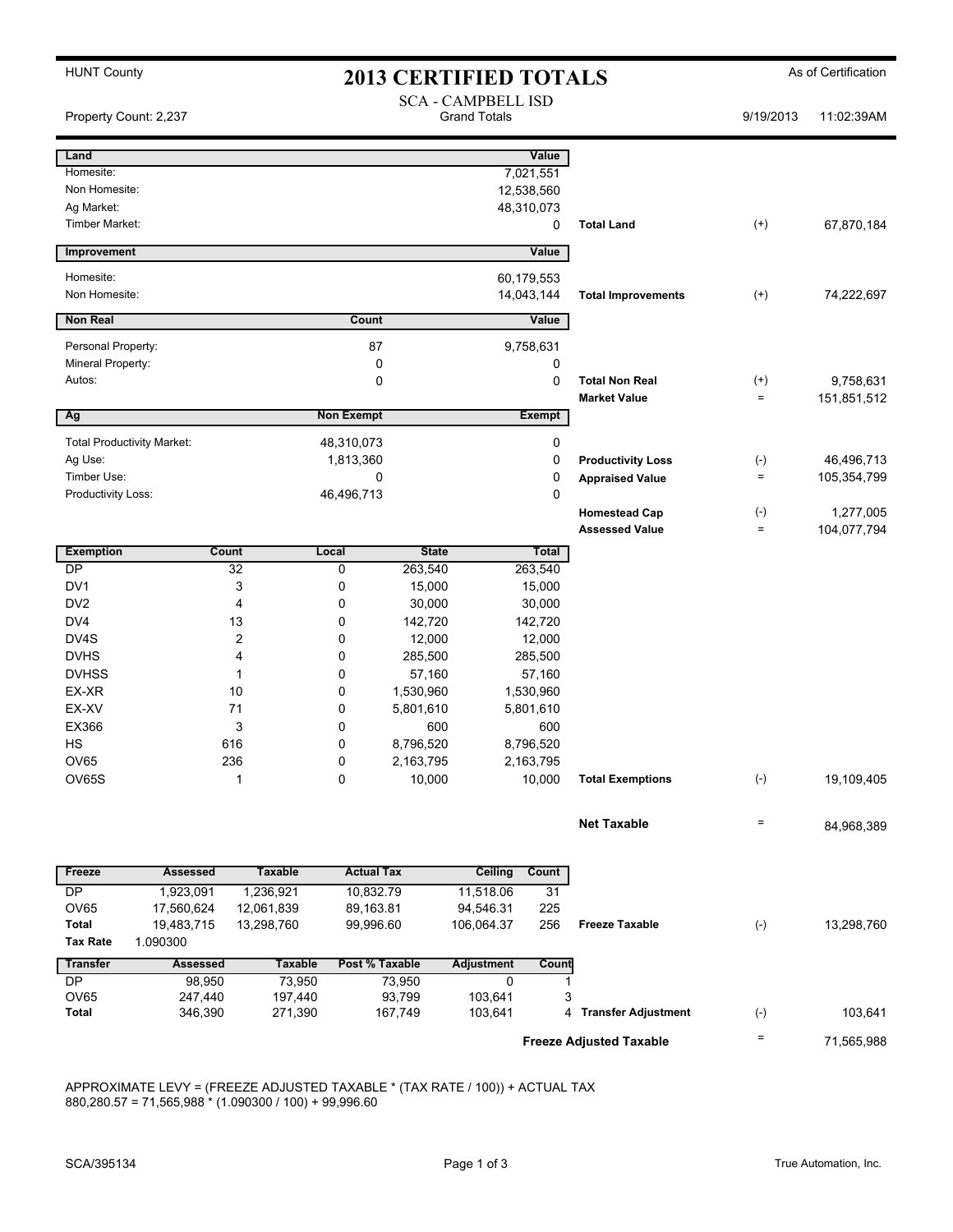Tax Increment Finance Value: 0 Tax Increment Finance Levy: 0.00

HUNT County **As of Certification 2013 CERTIFIED TOTALS** As of Certification

SCA - CAMPBELL ISD<br>Grand Totals Property Count: 2,237 Crand Totals Grand Totals 9/19/2013 11:02:39AM